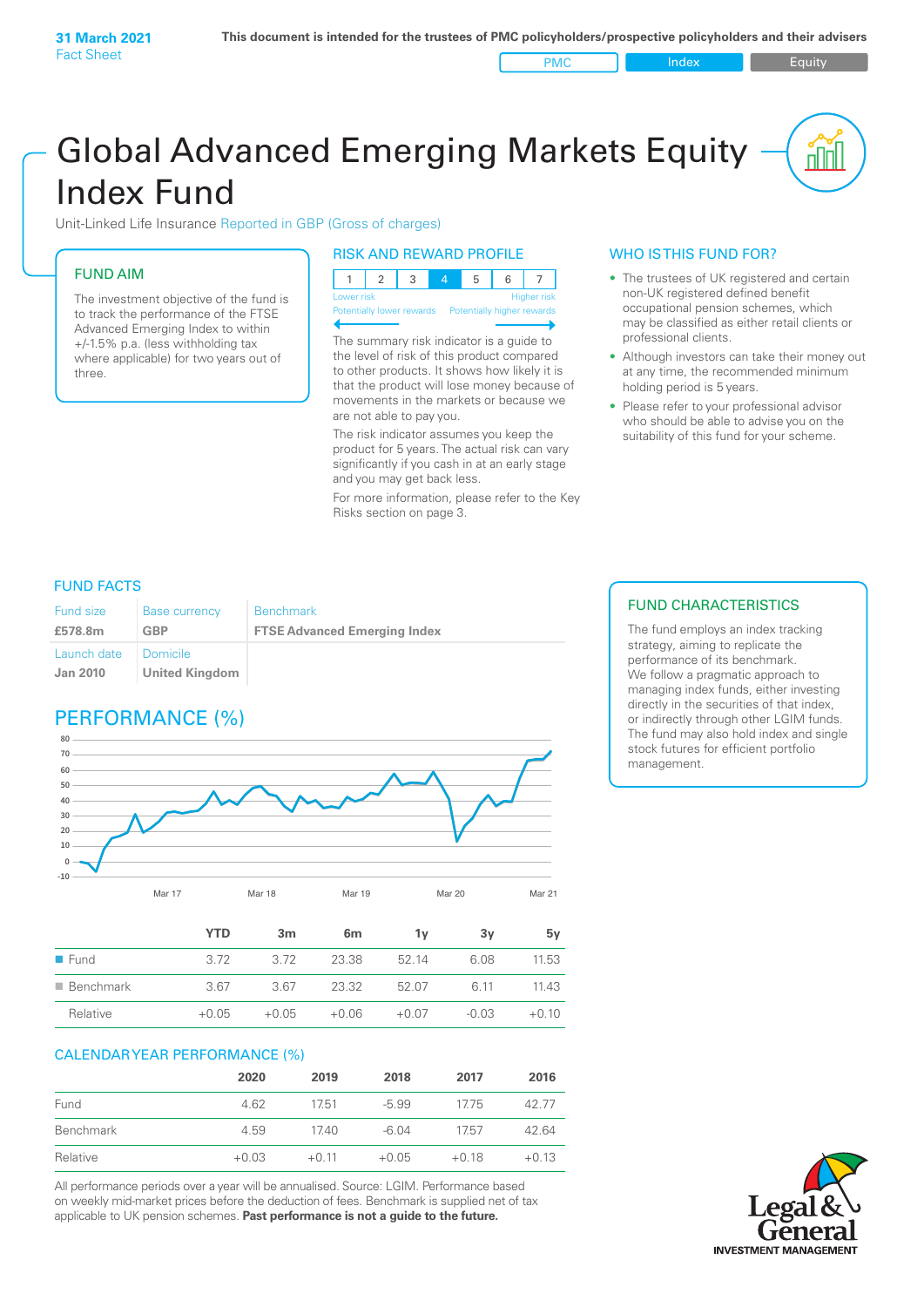# Global Advanced Emerging Markets Equity Index Fund

Unit-Linked Life Insurance Reported in GBP (Gross of charges)

# PORTFOLIO BREAKDOWN

All data source LGIM unless otherwise stated. Totals may not sum due to rounding. In order to minimise transaction costs, the Fund will not always own all the assets that constitute the index and on occasion it will own assets that are not in the index. The number of fund holdings can differ from the index due to corporate events and proxy holdings.



## SECTOR (%)

| ■ Technology               | 38.4 |
|----------------------------|------|
| $\blacksquare$ Financials  | 18.4 |
| ■ Basic Materials          | 10.4 |
| $\blacksquare$ Industrials | 6.1  |
| ■ Consumer Staples         | 6.1  |
| ■ Consumer Discretionary   | 6.0  |
| ■ Telecommunications       | 4.7  |
| ■ Energy                   | 40   |
| $\blacksquare$ Utilities   | 26   |
| $\Box$ Other               | 3.3  |
|                            |      |

| <b>MARKET CAPITALISATION (%)</b> |  |
|----------------------------------|--|

| ■ Large            | 83.0 |
|--------------------|------|
| $\blacksquare$ Mid | 17.0 |

■ Top 10 holdings 36.0% Rest of portfolio 64.0% No. of holdings in fund 467 No. of holdings in index 443

### TOP 10 HOLDINGS (%)

| Taiwan Semiconductor Manufacturing | 20.6           |
|------------------------------------|----------------|
| Naspers Ltd                        | 42             |
| Vale SA                            | 24             |
| Hon Hai Precision Industry         | 22             |
| Mediatek Inc                       | 21             |
| Itau Unibanco Holding S-Pref       | 1 <sub>0</sub> |
| Delta Electronics Inc.             | 09             |
| America Movil                      | 09             |
| United Microelectronics Corp       | 09             |
| Banco Bradesco Sa-Pref             | O 9            |
|                                    |                |

#### COUNTRY (%)

|   | Taiwan         | 47.8 |
|---|----------------|------|
|   | Brazil         | 16.3 |
|   | South Africa   | 13.9 |
|   | Thailand       | 7.1  |
|   | Mexico         | 6.3  |
| Œ | Malaysia       | 5.6  |
|   | Turkey         | 1.2  |
| Ê | Greece         | 0.7  |
|   | Hungary        | 0.7  |
|   | Czech Republic | 0.4  |
|   |                |      |



comprises 25 fund managers, supported by two analysts. Management oversight is provided by the Global Head of Index Funds. The team has average industry experience of 15 years, of which seven years has been at LGIM, and is focused on achieving the equally important objectives of close tracking and maximising returns.